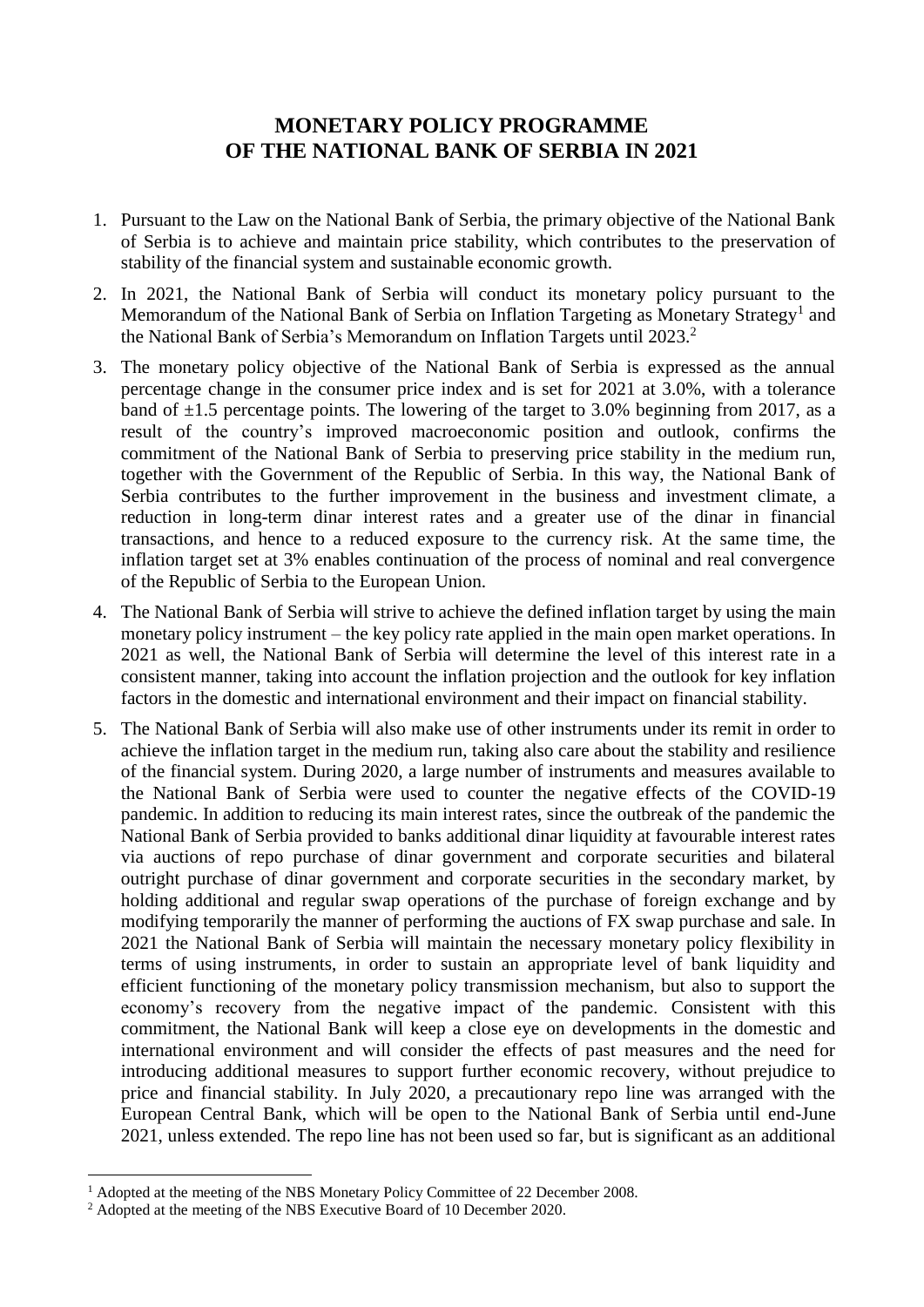option for supplying euro liquidity to the local banking sector in case of need, which serves as yet another safeguard against heightened global uncertainty due to the pandemic.

- 6. The National Bank of Serbia will continue to implement a reserve requirement policy in a way that contributes to interest rate stability in the interbank money market. The reserve requirements will also be used as a prudential instrument that encourages greater use of dinar and long-term sources of funding in the financial system. As of July 2020, the remuneration policy encourages stronger approval of dinar loans under the Government's Guarantee Scheme, established as a measure of support to the economy aimed at mitigating the consequences of the COVID-19 pandemic.
- 7. The National Bank of Serbia will continue to pursue the managed floating exchange rate regime. It will intervene in the local foreign exchange market to ease excessive short-term volatility of the exchange rate of the dinar against the euro, preserve price and financial stability, and maintain an adequate level of foreign exchange reserves.
- 8. Owing to a responsible economic policy, full coordination of monetary and fiscal policies, and the structural reforms implemented in the past eight years, the Republic of Serbia entered the pandemic-induced crisis in a much better macroeconomic position than the previous global economic crisis of 2008–2009. Eliminated internal and considerably reduced external imbalances increased the resilience of the Serbian economy to the negative effects of external shocks, such as the one caused by the pandemic. This created scope for successful implementation of large monetary and fiscal stimuli, without jeopardizing price and financial stability and the sustainability of the country's external position. Full coordination of monetary and fiscal policies will be maintained going forward so as to minimise the negative effects of the pandemic and sustain the nascent economic recovery.
- 9. The country's foreign exchange reserves which increased to record levels over the previous years are another important element of the resilience of the domestic economy to external uncertainties. In 2021, the National Bank of Serbia will remain consistent in keeping foreign exchange reserves at an adequate level, guided in their management by the principles of security and liquidity.
- 10. The National Bank of Serbia will take microprudential and macroprudential policy measures in order to maintain financial system stability, making sure to use them transparently and without reducing the efficiency of the main monetary policy instrument. In the course of 2020, the National Bank of Serbia took measures that ensured easier access to funding for households and businesses and a sound and sustainable rise in lending activity. At the same time, the National Bank regularly analysed trends in the financial sector, implemented regulatory measures and activities aimed at identifying potential risks – both external and internal, tested the resilience of the financial system against macroeconomic risks and identified systemic risks in the financial system, which it will continue to do in the coming period as well. Looking ahead, the maintained financial stability will support the strong positive feedback loop between the financial and the real sector.
- 11. The National Bank of Serbia will maintain a systemic approach and continue with the implementation of the activities aimed at reducing the existing and preventing new nonperforming loans (NPLs). As a result of such approach in the prior period, the share of NPLs in total bank loans fell to its lowest level on record, which makes monetary policy efficient and contributes to the creation of sound sources for a further rise in lending activity.
- 12. Having in mind the positive results achieved in the field of macroeconomic and financial stability, in an environment of low and predictable inflation and a relatively stable exchange rate, the National Bank of Serbia will continue to implement the dinarisation strategy pursuant